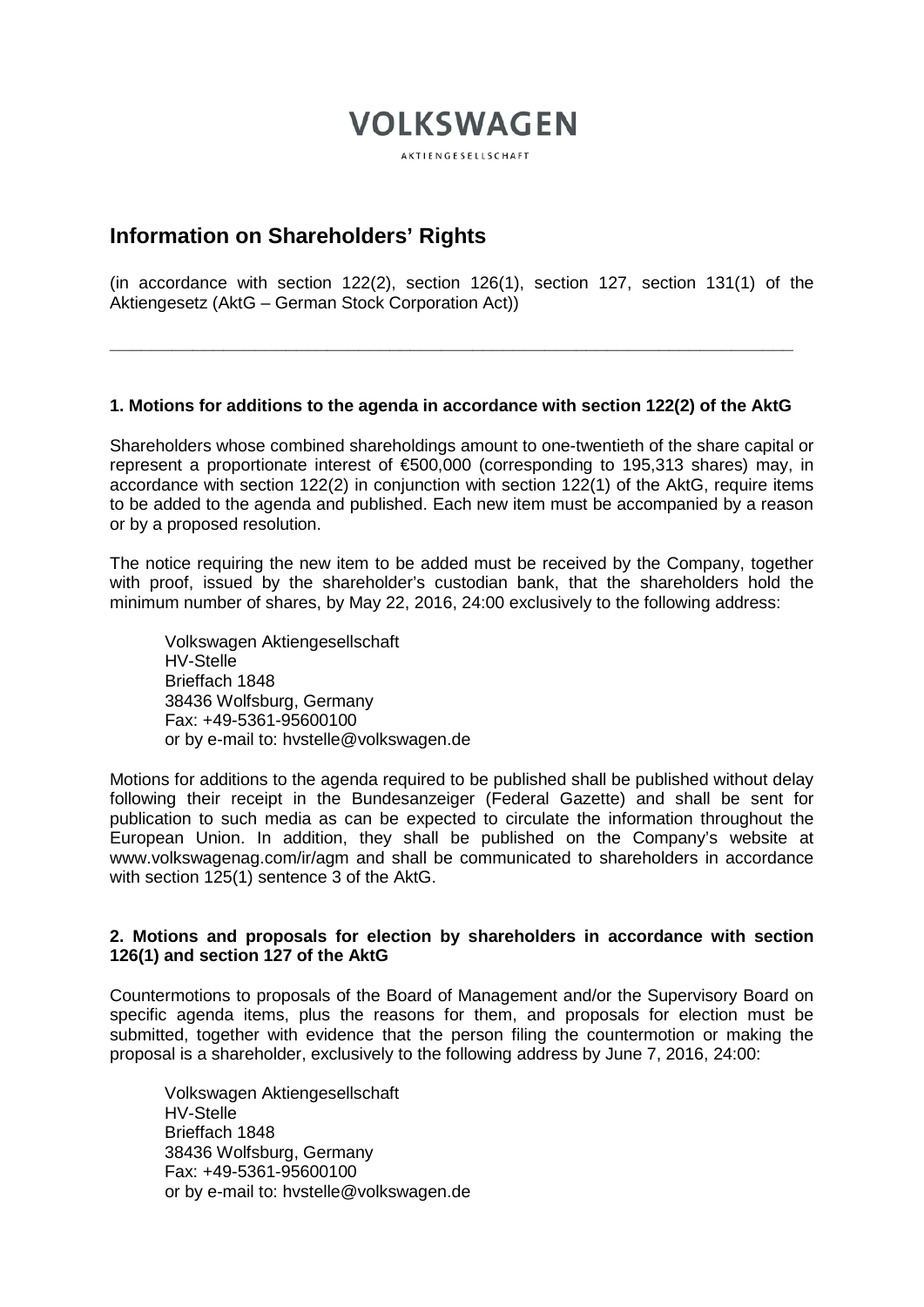Countermotions and proposals for election must be submitted in German. If they are also to be published in English, they must be accompanied by an English translation.

Countermotions and proposals for election will be published without delay on the Company's website at www.volkswagenag.com/ir/agm.

Any statements by the Management will also be published at the website shown above.

Countermotions and their reasons need not be made available, if

- 1. the Board of Management would commit an offence by doing so,
- 2. the countermotion would lead to an illegal resolution by the General Meeting, or to a resolution that infringes the Articles of Association,
- 3. the reasons given clearly contain erroneous or misleading information in material aspects, or if they contain defamations,
- 4. a countermotion by the shareholder based on the same subject matter has already been made available to a General Meeting of the Company in accordance with section 125 of the AktG,
- 5. the same countermotion by the shareholder with essentially the same reason has already been made available in relation to at least two General Meetings of the Company in accordance with section 125 of the AktG within the last five years and less than one-twentieth of the share capital represented at the General Meeting has voted in favor of it,
- 6. the shareholder indicates that he or she will not be attending the General Meeting and will not be represented at it, or
- 7. the shareholder did not present and did not have presented a countermotion submitted by him or her at two General Meetings in the last two years.

The same principles apply where proposals for election are to be made available. Furthermore, the Board of Management need not make available proposals for the election of members of the Supervisory Board and the auditors if these do not contain the name, practiced profession and place of residence of the proposed candidates (or the name and domicile in the case of legal entities) and if, in the case of proposals for election to the Supervisory Board, no information is provided on the candidates' memberships of other statutory supervisory boards. Information on their memberships of comparable German and foreign supervisory bodies of business enterprises should be attached.

The reasons for countermotions and proposals for election need not be made available if their total length exceeds 5,000 characters. If multiple shareholders submit countermotions on the same item for resolution or if they make the same proposals for election, the Board of Management is entitled to consolidate the countermotions or proposals and their respective reasons.

Shareholders´ countermotions and proposals for election, when submitted to the Company in good time in advance, can only be included in the voting if they are presented during the General Meeting.